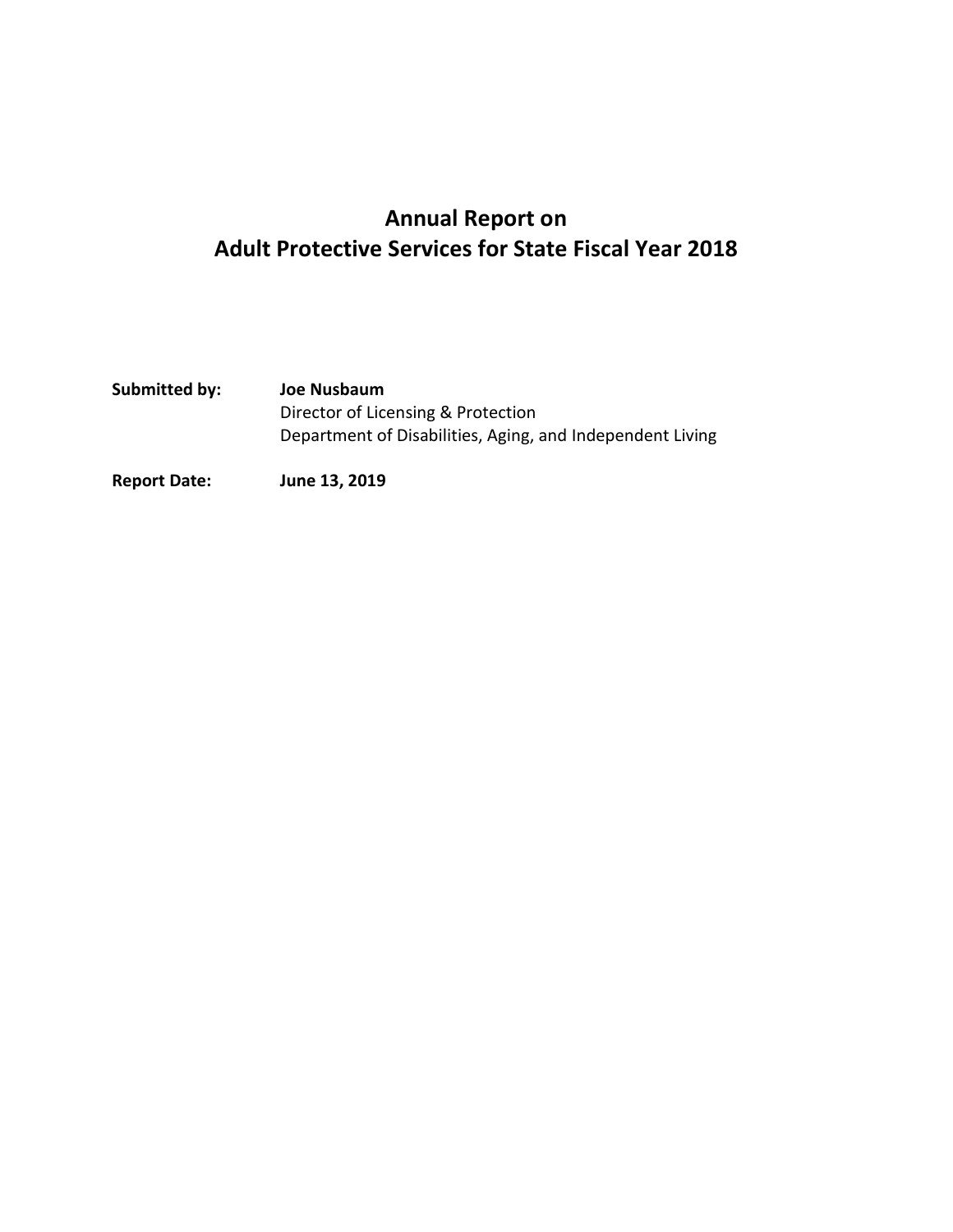# **Voluntary Reporting to Promote Good Governance**

The Department of Disabilities, Aging and Independent Living (DAIL), Agency of Human Services (AHS), is pleased to present this State Fiscal Year 2018 (SFY18) report on APS.

Act 46 of 2013 required the Secretary of the Agency of Human Services to submit an annual report to the Legislature through January 2018. Although the requirements of Act 46 have ended, the department is voluntarily providing the information previously required because doing so is healthy for the program and ensures elected and appointed officials and community partners have the opportunity to stay informed on our operations. The improvements in Vermont's APS programs over the past six years have been well-documented, and the progress has been a result of building and maintaining collaborative and transparent partnerships.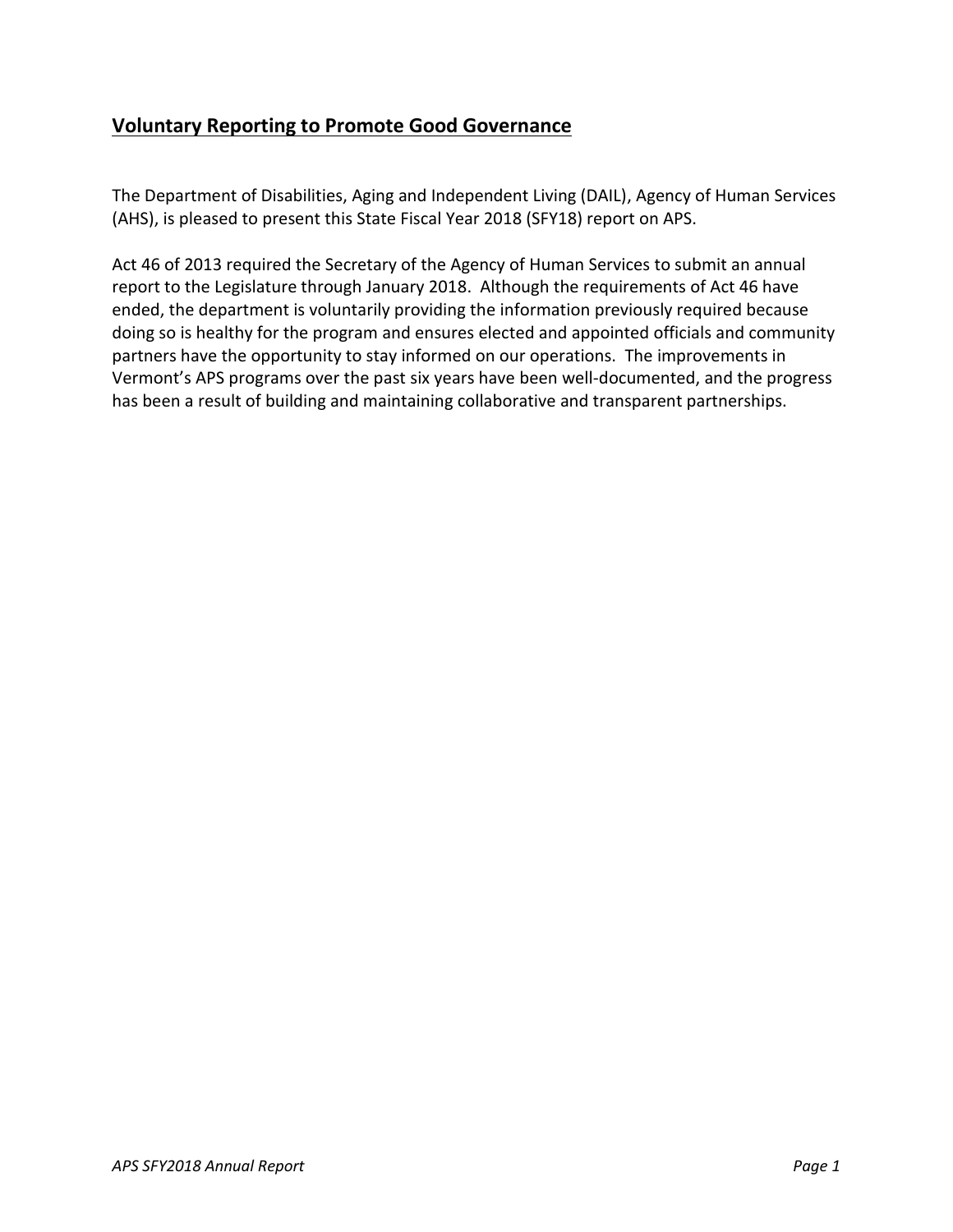# **Dedication to Susan Dennis**

This annual report is dedicated to the memory of Susan Dennis. Susan died on September 16, 2018, after a prolonged battle with cancer. She was a Nurse Surveyor within the Division of Licensing and Protection. She spent her career caring for and protecting vulnerable Vermonters, working tirelessly to ensure health care systems kept residents and patients safe from abuse and neglect.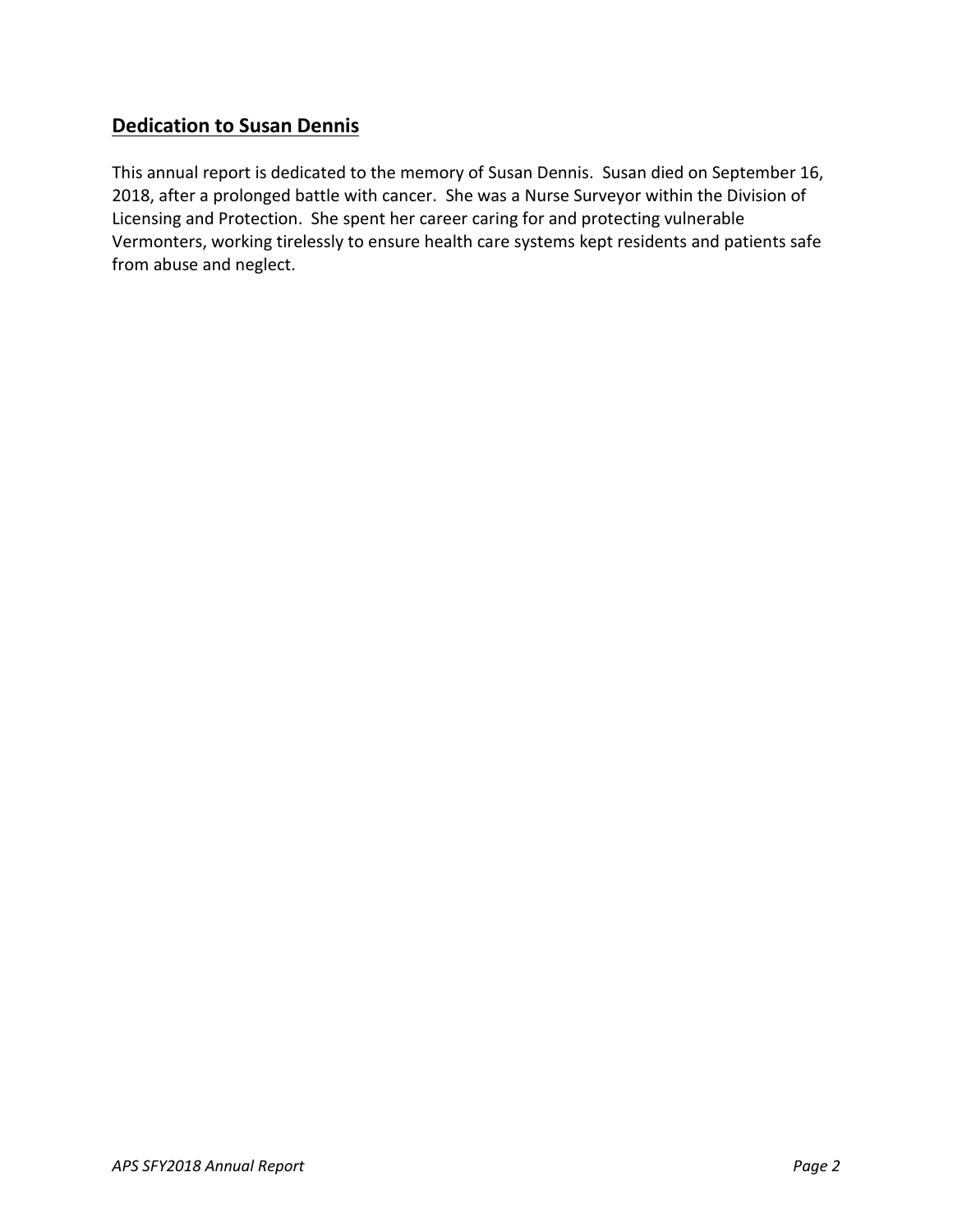# **Adult Protective Services' Mission and Organizational Structure**

APS is the primary unit of state government responsible for investigating allegations of abuse, neglect and exploitation of vulnerable adults under Title 33 of Vermont Statutes. APS is a program within the Division of Licensing and Protection (DLP), with the APS Director reporting to the DLP Director. DLP also houses Survey and Certification (S&C). S&C monitors licensed health care facilities for compliance with state and federal regulations, and they conduct their own investigations in response to complaints and self-reports from the facilities.

During SFY19, APS was staffed with 16.5 FTE positions, as follows:

- 1 APS Director (central office)
- 2 APS Field Supervisors (home based)
- 9 APS Investigators (home based)
- 1 APS Assistant Director (manages report intakes and screening)(central office)
- 2 Program Specialists (processes report intakes)(central office)
- 1 APS Senior Planning Coordinator (system administration and administration (central office)
- .5 Temporary Administrative Assistant (registry requests)(central office)

### **Services Delivered**

#### **Community Outreach and Education**

APS continued to provide monthly mandatory reporter training at the Waterbury State Office Complex for both state employees and community partners and publishes a Vermont Vulnerable Adult Mandatory Reporter Training video on YouTube.

#### **Intake and Screening**

All APS investigative activities begin with a report filed with intake staff. Within 48 hours of receiving a complete report, APS staff determine if the alleged victim is a vulnerable adult and if the allegations meet the statutory definitions for abuse, neglect, or exploitation. If both criteria are met, an investigation is assigned. If the report is not complete and criteria are not clear, APS intake staff have four business days to gather additional information from the reporter or others who may have knowledge of the situation. If intake staff still don't have enough information to determine if the alleged victim is a vulnerable adult, an APS Investigator may be sent to perform a field screen to make a determination about vulnerability. Field screens are to be completed within 6 business days, or they automatically convert to an investigation, which means that all reports should have a screening decision within 10 business days to be fully compliant with the APS Policy Manual.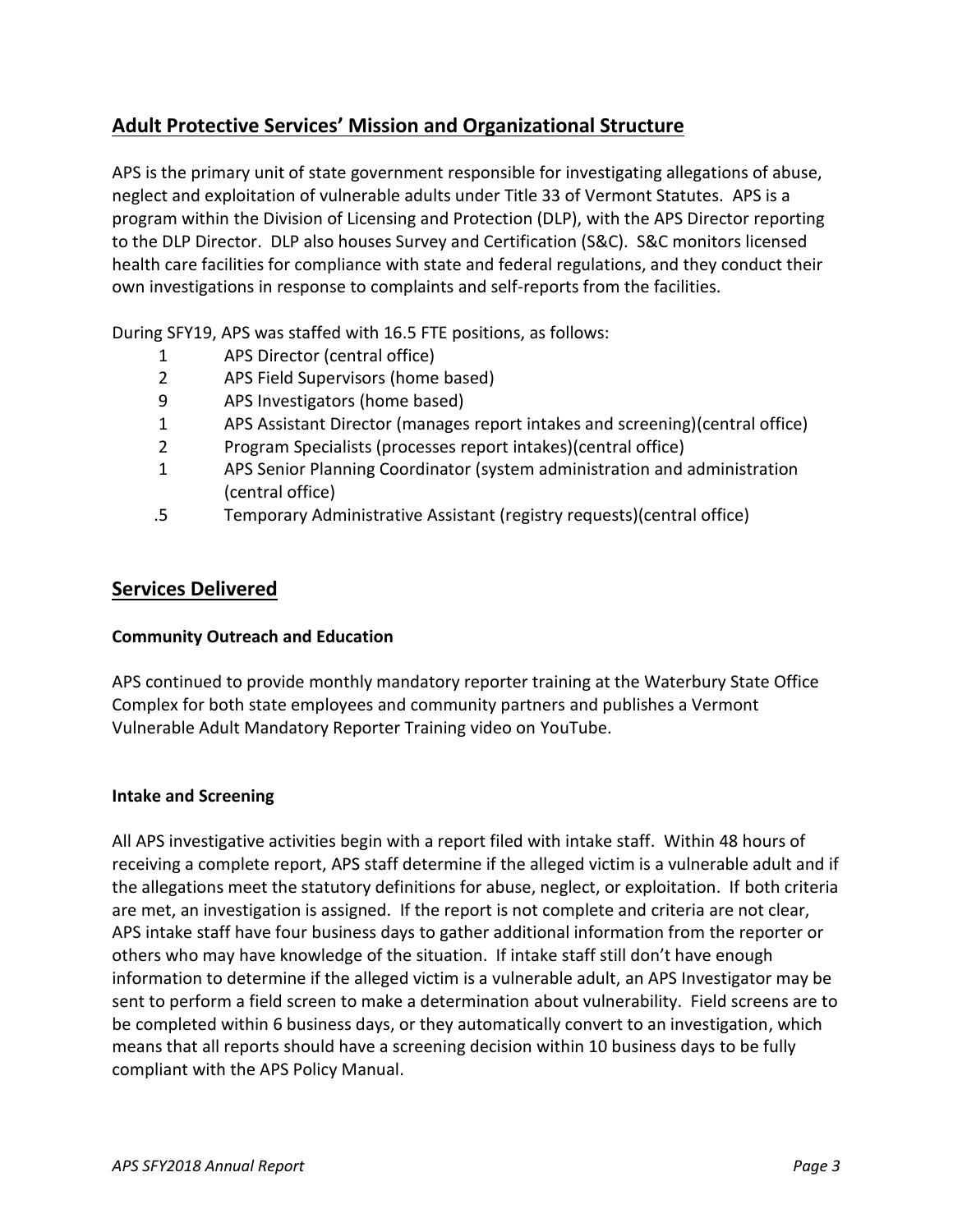APS intake staff also:

- Assesses the alleged victim's situation to determine if referrals should be made to service providers or law enforcement.
- Notifies the person who made the report of the screening decision via mail, to include their appeal rights if the screening decision is to not investigate.
- Notifies the alleged victim via mail that a report was made if the screening decision is to not investigate.

In SFY17, APS restructured its intake staffing, converting a vacant APS Investigator position into an APS Assistant Director position that manages Intake and coordinates partner services. This change ensured the intake and screening function had the same level of supervisory support as our investigative work and created a higher level of consistency in the process. This also addressed the issue identified in the prior year's APS Annual Report regarding insufficient intake capacity. One key change to the restructuring is that Program Specialists are no longer required to both gather report information and make a final screening decision. Since December of 2016, all final screening decisions have been made by an APS staff member in a supervisory or managerial level position, which ensured all reports were reviewed by at least two employees and at least one supervisor. This resulted in more consistent screening decisions and improved the quality of the information provided to investigators when reports are screened in for investigation.

### **Intake and Screening Data**

In SFY18, APS received 3,785 reports. In comparison, APS receive 3,262 reports in SFY17, indicating **a 16% increase in the total number of reports received from SFY17 to SFY18**. Of those 3,785 reports 1,115, or 29%, were screened-in for investigation.

In SFY18, the median number of days for a screening decision was 2 business days, with 73% of reports receiving a screening decision and assignment made within 4 business days.

Below is a table showing the percentage of reports completed by the number of business days since report receipt. Investigations involving a field screen were removed.

| Number of Business Days         | % Screened for July 2017 to |
|---------------------------------|-----------------------------|
| <b>Until Screening Decision</b> | <b>June 2018</b>            |
| Same Day Report Received        | 15%                         |
| 1 Business Day                  | 22%                         |
| 2 Business Days                 | 16%                         |
| 3 Business Days                 | 12%                         |
| 4 Business Days                 | 8%                          |
| 5 Business Days                 | 7%                          |
| 6 Business Days                 | 7%                          |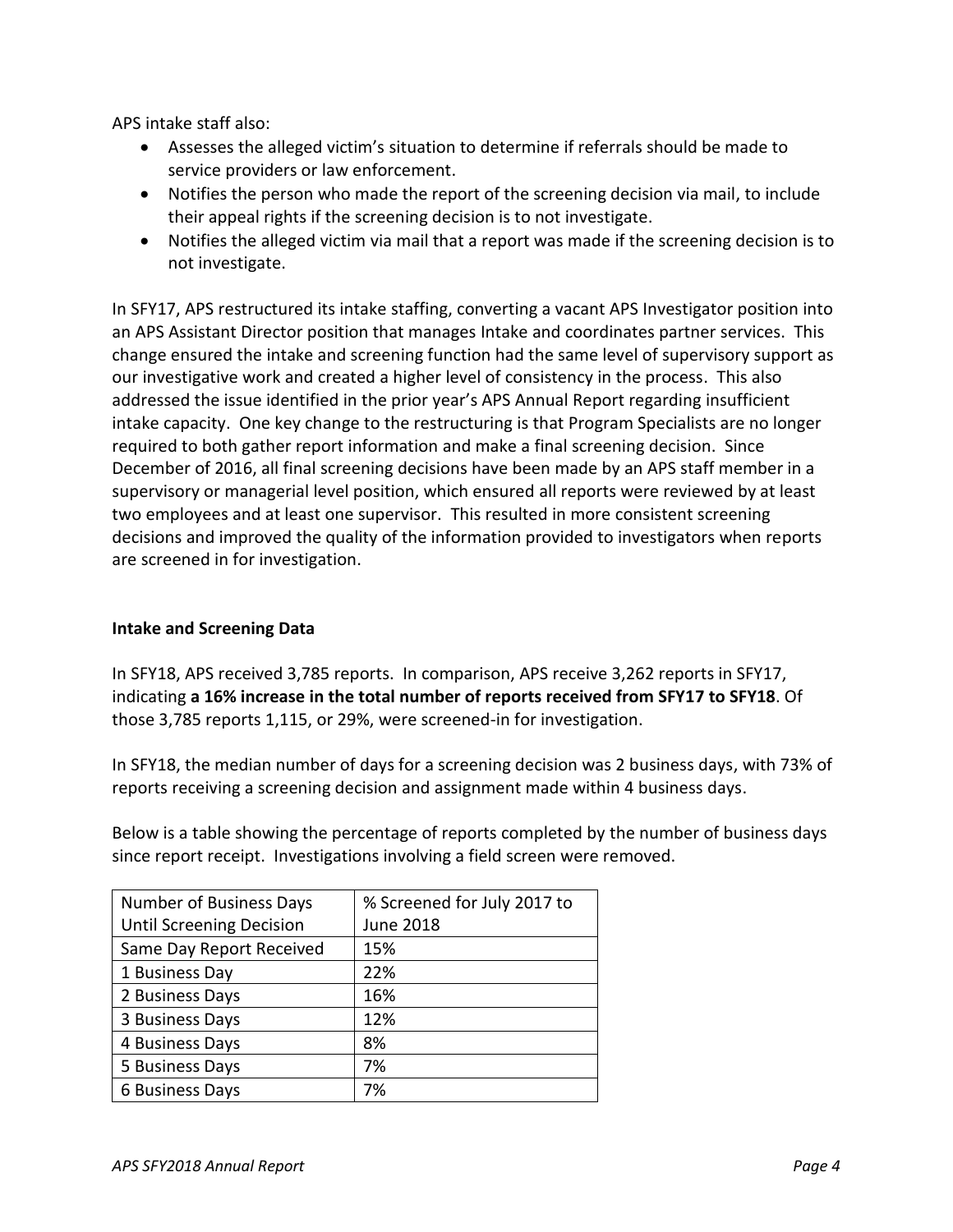| 7 Business Days          | 5% |
|--------------------------|----|
| 8 Business Days          | 3% |
| 9 Business Days          | 2% |
| 10 or More Business Days | 1% |

Of the 3785 reports received, 101 required a field screen to determine if the alleged victim was a vulnerable adult, which was 2.6% of the total. Of the field screens, 92% were completed within 10 business days of receiving the report, and 40 were screened in for investigation, which was 40% of the total.

Of the 3,785 reports received, in 898 of the reports the alleged victim was a resident of a facility licensed by DLP, which was 24% of the total. These facilities include but are not limited to assisted living residences, nursing homes, psychiatric hospitals, residential care homes, and therapeutic community residences. Of the 898 reports, 123 were screened in, which was 14% of the total. This lower screen in rate is consistent with feedback received from mandatory reporters working at facilities who indicate they will over report to ensure compliance with reporting requirements.

Below is a table showing the reporting options, number or reports received by option, and the screening rate for each option. In person reports typically involve a report made by an AHS employee working in the Waterbury State Office Complex.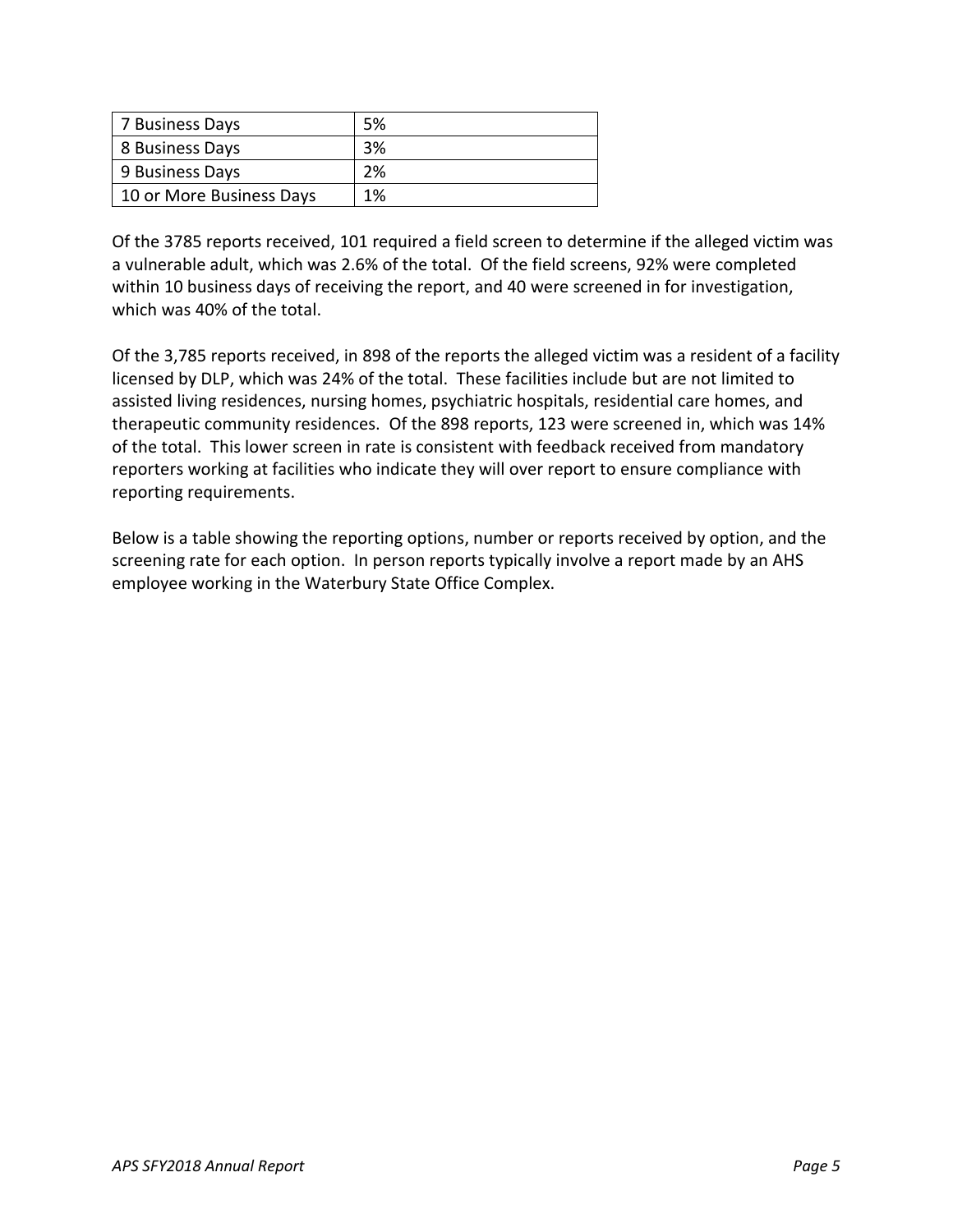| <b>Reporting Method</b> | <b>Total Reports</b> | % of Total Reports | % of Reports |
|-------------------------|----------------------|--------------------|--------------|
| Used                    | Received             | Received           | Screened In  |
| Web Intake              | 2182                 | 58%                | 29%          |
| Telephone               | 814                  | 22%                | 35%          |
| Fax                     | 322                  | 19%                | 25%          |
| Email                   | 411                  | 11%                | 23%          |
| Other                   | 57                   | 1%                 | 32%          |

#### **Investigation and Investigation Data**

When a report is screened in for investigation, the APS Investigator will interview the reporter, the alleged victim, and any other relevant witnesses, along with reviewing any available documentation. They will also provide the alleged perpetrator with an opportunity to present information. At the conclusion of the investigation, they will make a recommendation for substantiation to the DAIL Commissioner if the evidence indicates there was abuse, neglect, or exploitation. The results of a substantiation are described below under the Reviews and Appeals and the Adult Abuse Registry sections.

There are nine APS Investigators broken into two teams, with two APS Field Supervisors. The APS Field Supervisors carry half an investigation load, and the two teams are broken out into northern and southern regions.

In SFY18, APS opened 852 investigations. This number (852) is lower than the 1,115 reports *screened in* because some investigations are the result of multiple reports of the same incident that resulted in a single investigation.

In previous years, investigations and field screens were counted together in accordance with the APS Policy Manual, so a comparison to SFY17 data cannot be made. The policy manual was amended in May 2017 so that field screens would be reported as part of the intake and screening function and not part of investigation function, as field screens are, by definition, an extension of the screening process.

In SFY18, APS completed 788 investigations; this represents an 19% increase of investigations compared to the completed 664 investigations in SFY17. In comparison, in SFY16, APS completed 624 investigations, representing a 6% increase between SFY16 and SFY17.

Of the 788 investigations completed, 121 resulted with a recommendation of substantiation, for a substantiation rate of 15.4%. In comparison, in SYF17, 132 investigations resulted in a recommendation of substantiation, with a substantiation rate of 20%, and in SFY16, 97 investigations concluded with a recommendation of substantiation, with a substantiation rate of 16%.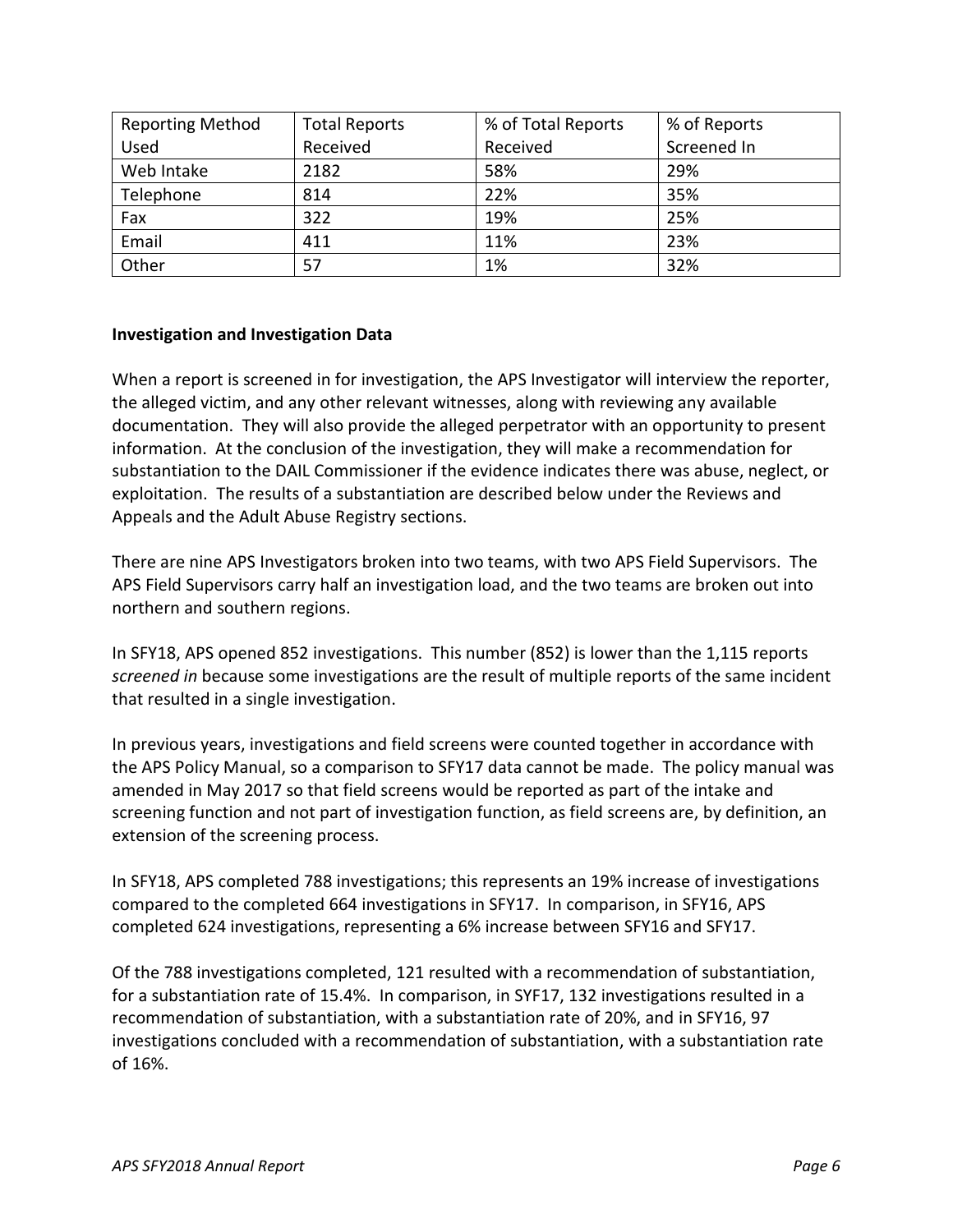Of the 788 investigations completed, in 266 investigations the alleged victim was a resident of a licensed facility, which was 33% of total investigations.

There are three types of allegations that APS investigates: abuse, neglect by a caregiver, and exploitation. Exploitation consists of both financial exploitation and sexual exploitation. For this report, we will consider four types of allegations, with financial and sexual exploitation examined separately.

About 1 in 6 investigations have reported or identified multiple allegation types, though data from the National Adult Protective Services Association (NAPSA) show that in the majority of cases vulnerable adults that are victim to one form of maltreatment are victim to additional forms. This is referred to as *polyvictimization*.

The tables below show the number of investigations that had an allegation of each allegation type for both unsubstantiated investigations and substantiated investigations in SFY18, keeping in mind that 16% of investigations had multiple allegation types.

| Unsubstantiated Investigations - Maltreatment Demographics |  |  |  |
|------------------------------------------------------------|--|--|--|
|------------------------------------------------------------|--|--|--|

| <b>Allegation Type</b> | Number of      | % Investigations       |
|------------------------|----------------|------------------------|
|                        | Investigations | with this              |
|                        |                | <b>Allegation Type</b> |
| Abuse                  | 234            | 30%                    |
| Exploitation           | 356            | 46%                    |
| Neglect                | 192            | 24%                    |

#### **Recommended Substantiation Investigations – Maltreatment Demographics**

| <b>Allegation Type</b> | Number of      | % Investigations       |
|------------------------|----------------|------------------------|
|                        | Investigations | with this              |
|                        |                | <b>Allegation Type</b> |
| Abuse                  | 63             | 37%                    |
| Exploitation           | 67             | 39%                    |
| Neglect                | 41             | 24%                    |

The APS Policy Manual provides timelines for investigation completion. Investigators should conclude their investigation and submit their report within 90 days. The manual also provides guidance on when investigators can request extensions to complete an investigation. Supervisory review and report processing is completed within 30 days.

In examining the timeliness of completed investigations, there was a marked difference from previous years. In SFY18, the average number of days for investigation for completion of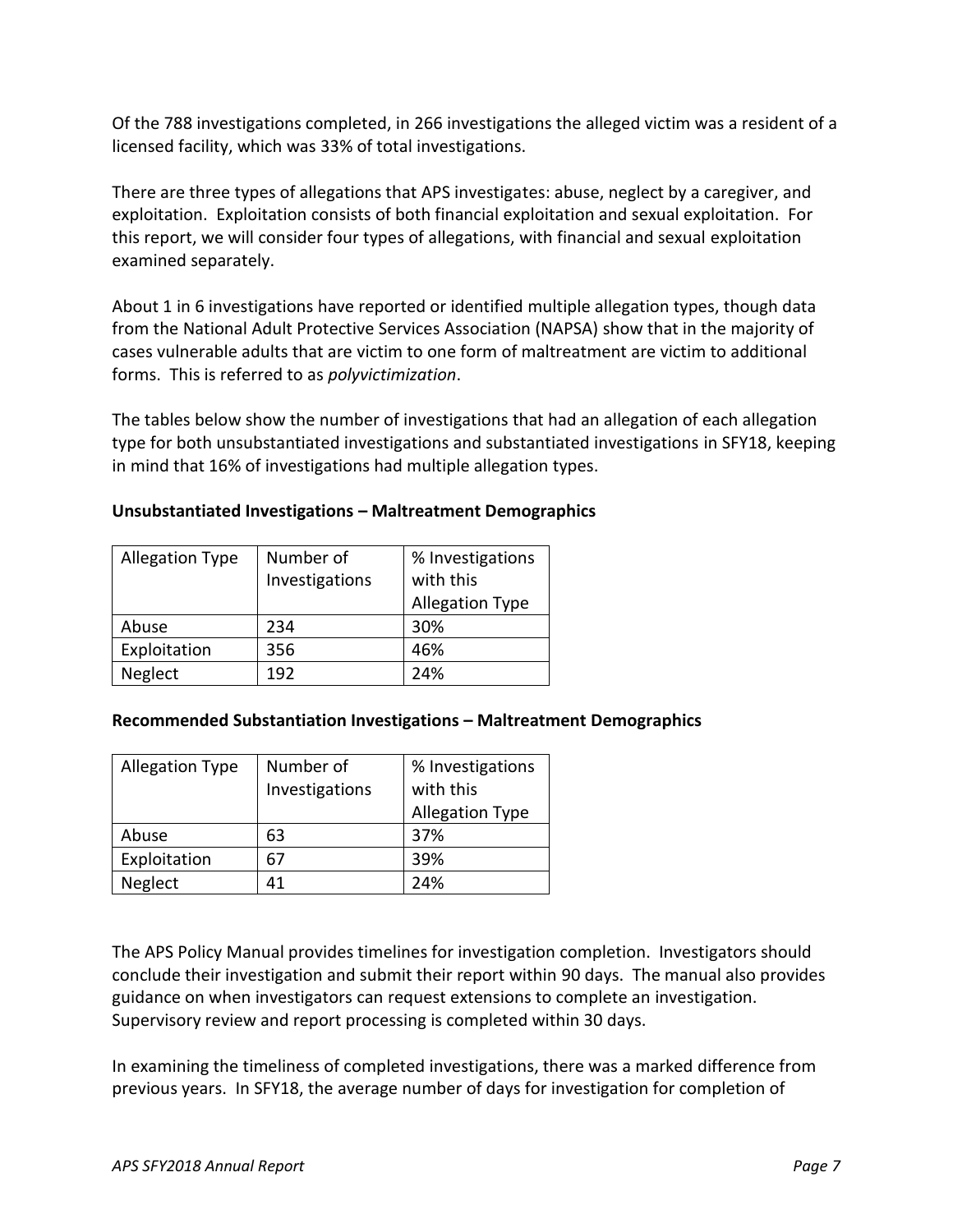unsubstantiated investigations was 95, and the average number of days for an investigation recommending substantiation was 145. In comparison, in SFY17, the average number of days for investigation completion for unsubstantiated investigations was 87 days. The average number of days for investigation completion for investigations recommending substantiation was 215 days.

When considering all investigations, the averages are skewed by investigations that have appropriate extensions but may be open for multiple years, primarily as a result of ongoing law enforcement investigations and criminal prosecutions. In the past two year (SFY17 and SFY18), 10 investigations closed that took more than 500 days to complete. These investigations had appropriate extensions and had been documented in previous APS Annual Reports. Removing just these 10 investigations reduced the average number of days for completion of all investigations from 111 days to 101 days. This shows how the median may be a more accurate reflection of the time it takes to complete typical investigations when those investigations with extensions are not removed from the data pool.

#### **Investigator Caseload Data**

In SFY18, the average daily caseload for APS Investigators was 31, a significant increase from the 20 in SFY 17 and the 19 in SFY16 but similar to the 29 in SFY15.

In SFY18, the average daily open investigations was at 306. In SFY17, the average open daily caseload was 216.

In SFY18, each investigator averaged completing 79 investigations, or 1.5 per week.

#### **Protective Services**

The investigator will discuss with the alleged victim and/or their legal representative appropriate protective services. Except where protective services are court ordered, the investigator works to implement protective services agreed to by the victim or their representative. Victims with decisional capacity can choose to decline all services. Some services typically offered include:

- Referrals to service providers, including case management, guardianship services, mental health and developmental services, law enforcement, and health care.
- Securing change of representative payee.
- Petitioning for removal of a court-appointed guardian.
- Notifying and filing a misuse of funds report with the Social Security Administration.
- Alerting financial institutions of misappropriation of funds.
- Assisting the client to close/change banking or other accounts.
- Intervening in cases of identity theft.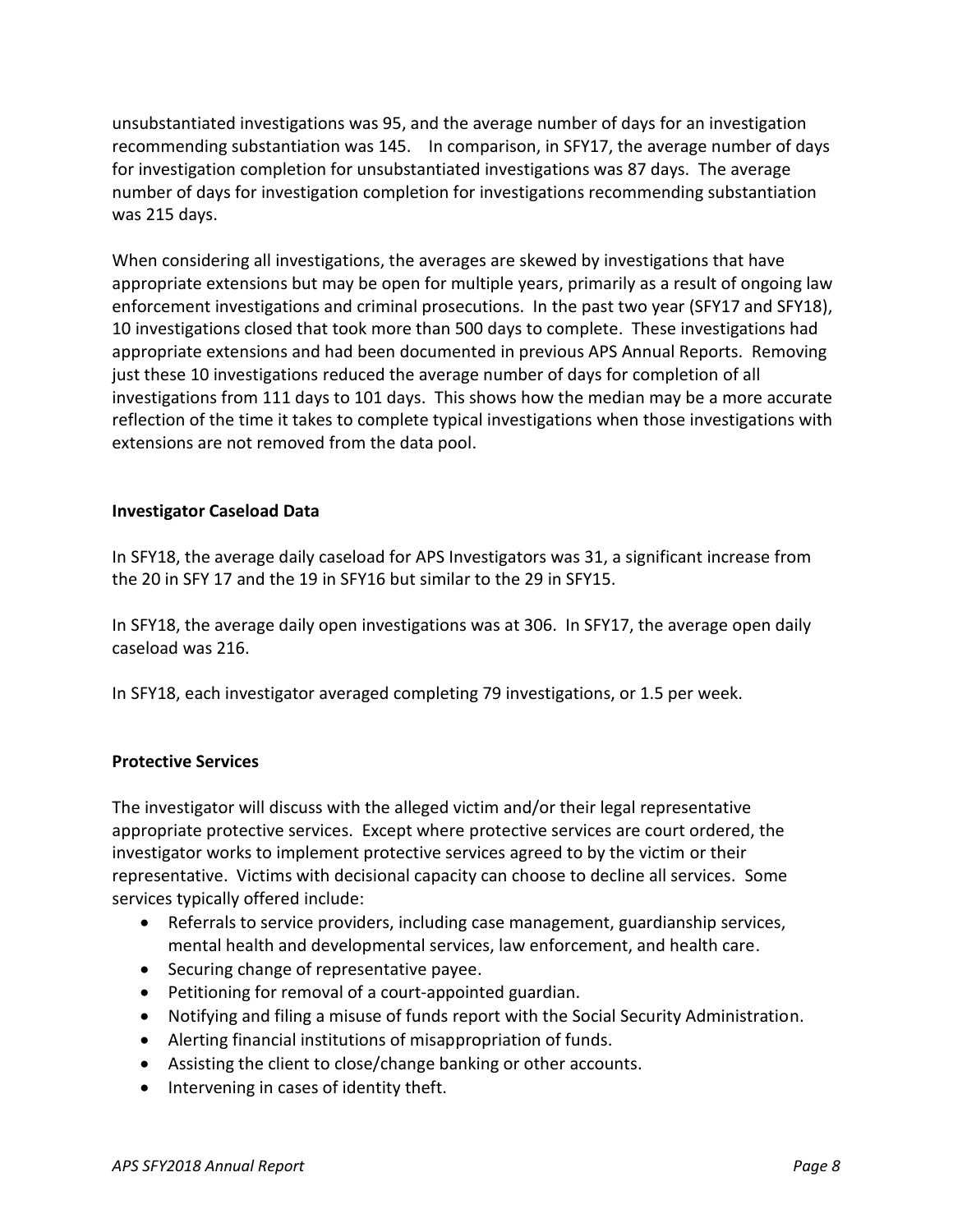- Petitioning for guardianship.
- Filing for temporary restraining orders and relief from abuse orders.

A Services and Protection Summary is required for completion in all investigations where the alleged victim is determined to be a vulnerable adult, and is optional for investigations where the alleged victim is determined not to be a vulnerable adult but has consented to receiving referrals and protections. The Services and Protection Summary assesses the unmet needs of the alleged victim and documents the referrals to service providers, referrals to law enforcement, and the protective services implemented.

### **Reviews and Appeals**

Reviews and appeals are managed by the DAIL Legal Section on behalf of the DAIL Commissioner. There are three primary reviews and appeal types:

- When an intake is screened out, indicating that APS staff feel that an investigation is not warranted, the reporter may request this decision be reviewed by the DAIL Commissioner.
	- $\circ$  Of the 3,785 reports APS screened in SFY18, less than 1% (22 total, or 0.581%) resulted in a request for the Commissioner to review and reconsider investigating. Of those 22 requests, 15 screening decisions were upheld, and 7 were opened for investigation (68% upheld).
	- $\circ$  These results closely match the previous numbers from SFY17 were 23 reviews were conducted of an APS screening decision not to investigate. Of those, 12 of the screening decisions were upheld, resulting in 52% of decisions upheld. In comparison, in SFY16, there were 13 reviews, of which 62% were upheld.
- When an investigator recommends that an investigation **not** be substantiated, the reporter may request this decision be reviewed by the DAIL Commissioner.
	- $\circ$  There were 3 reviews of an APS investigation resulting in all 3 (100%) upheld by the Commissioner.
	- $\circ$  In the prior year (SFY17), there were 5 reviews of an APS investigation resulting in unsubstantiation. Of those, 4 were upheld, resulting in 80% of decisions upheld. In comparison, in SFY16, there were 2 reviews, of which 100% were upheld.
- When an investigator recommends substantiation after an investigation, the alleged perpetrator may appeal that decision to the DAIL Commissioner and/or the Human Services Board (HSB). HSB decisions may then be appealed to the Vermont Supreme Court.
	- $\circ$  Of the 121 investigations recommended for substantiation, 20 (16.5%) were appealed to the Commissioner and/or the Human Services Board. Of those, 11 of the recommendations were upheld by the Commissioner, resulting in 55% of decisions upheld. 5 were upheld by the Human Services Board, and 4 were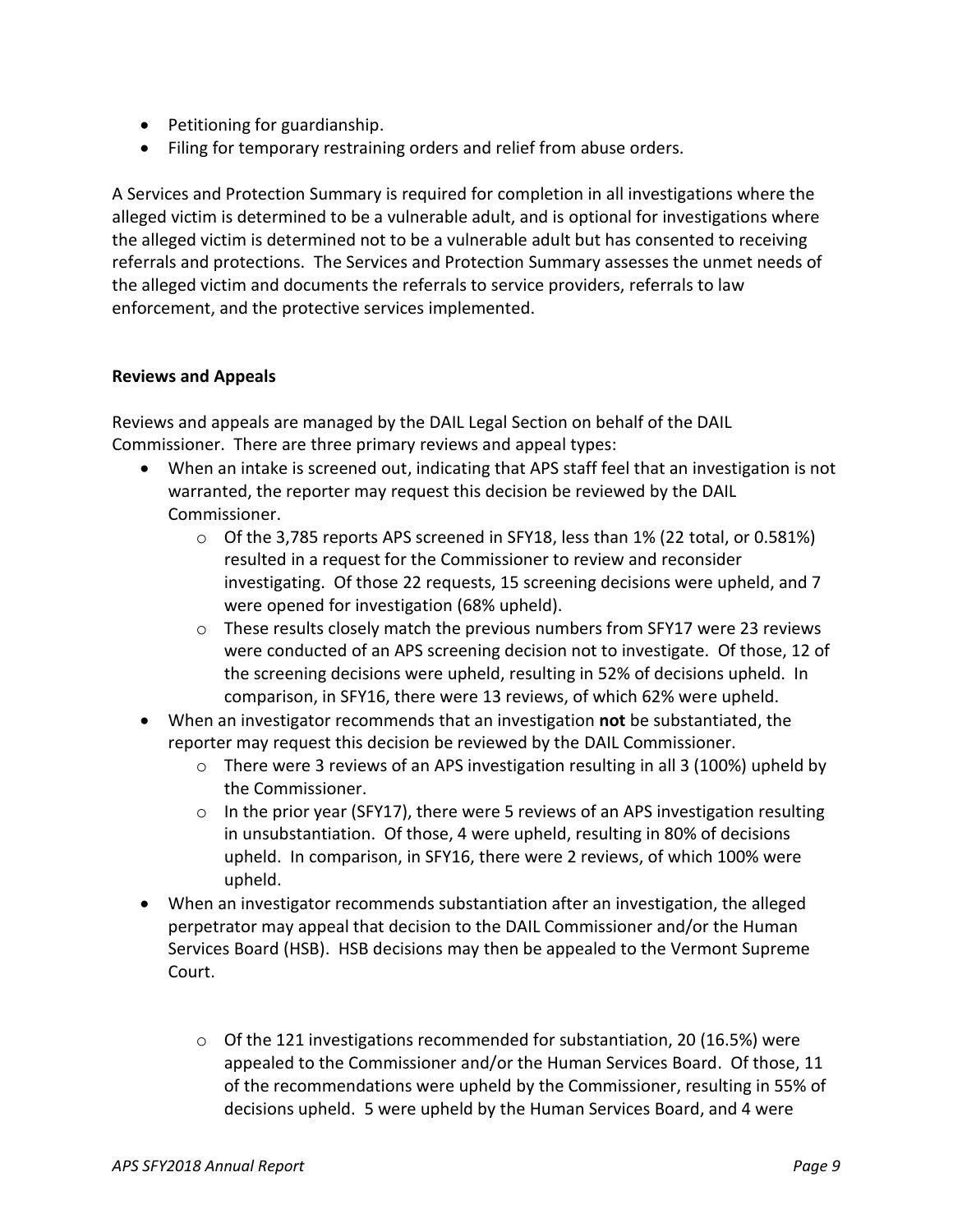overturned (either by the Commissioner or the Human Services Board), resulting in 80% being upheld.

- o In the prior year (SFY17), there were 21 appeals of a recommendation of substantiation. Of those, 12 of the recommendations were upheld, resulting in 57% of decisions upheld. In comparison, for SFY16, there were 41 appeals, of which 76% were upheld.
- $\circ$  There were no appeals that concluded with the Vermont Supreme Court in SFY18.

### **Adult Abuse Registry**

APS is responsible for maintaining and managing the Vermont Adult Abuse Registry, which provides a confidential listing of individuals who have been substantiated for abuse, neglect and/or exploitation of a vulnerable adult. The registry may be accessed by current or prospective employers whose employees or volunteers serve vulnerable adults and/or children. The Adult Abuse Registry receives over 50,000 checks a year. Each check is partially automated but does require the review and action of an APS staff member to complete, requiring APS to dedicate a minimum of 0.5 FTE to complete the checks.

In SFY18 there were 53,533 checks run against the Adult Abuse Registry

In SFY18, APS placed 106 individuals on the registry. In comparison, in SFY17, APS placed 79 individuals on the registry, and in SFY16, APS placed 64 individuals on the registry, representing a 66% increase between SFY16 and SFY18. Also, 107 additional registry records were completed using background data as part of the registry record completion project.

The number of individuals placed on the registry will not match the number of investigations recommended for substantiation for two reasons:

- Appeals will delay the addition to the registry if upheld and will prevent individuals from being placed on the registry if overturned.
- When an alleged perpetrator has allegedly harmed multiple vulnerable adults, there will be a separate investigation for each vulnerable adult. As a result, there can be multiple investigations that recommend substantiation against a single individual.

### **Expungement**

After an individual has been placed on the Adult Abuse Registry, they can make a request to the DAIL Commissioner to have their name expunged. To be expunged, individuals generally must speak to activities they have engaged in to create change in their thinking and/or behavior since the substantiation which indicate a reduced risk to vulnerable adults.